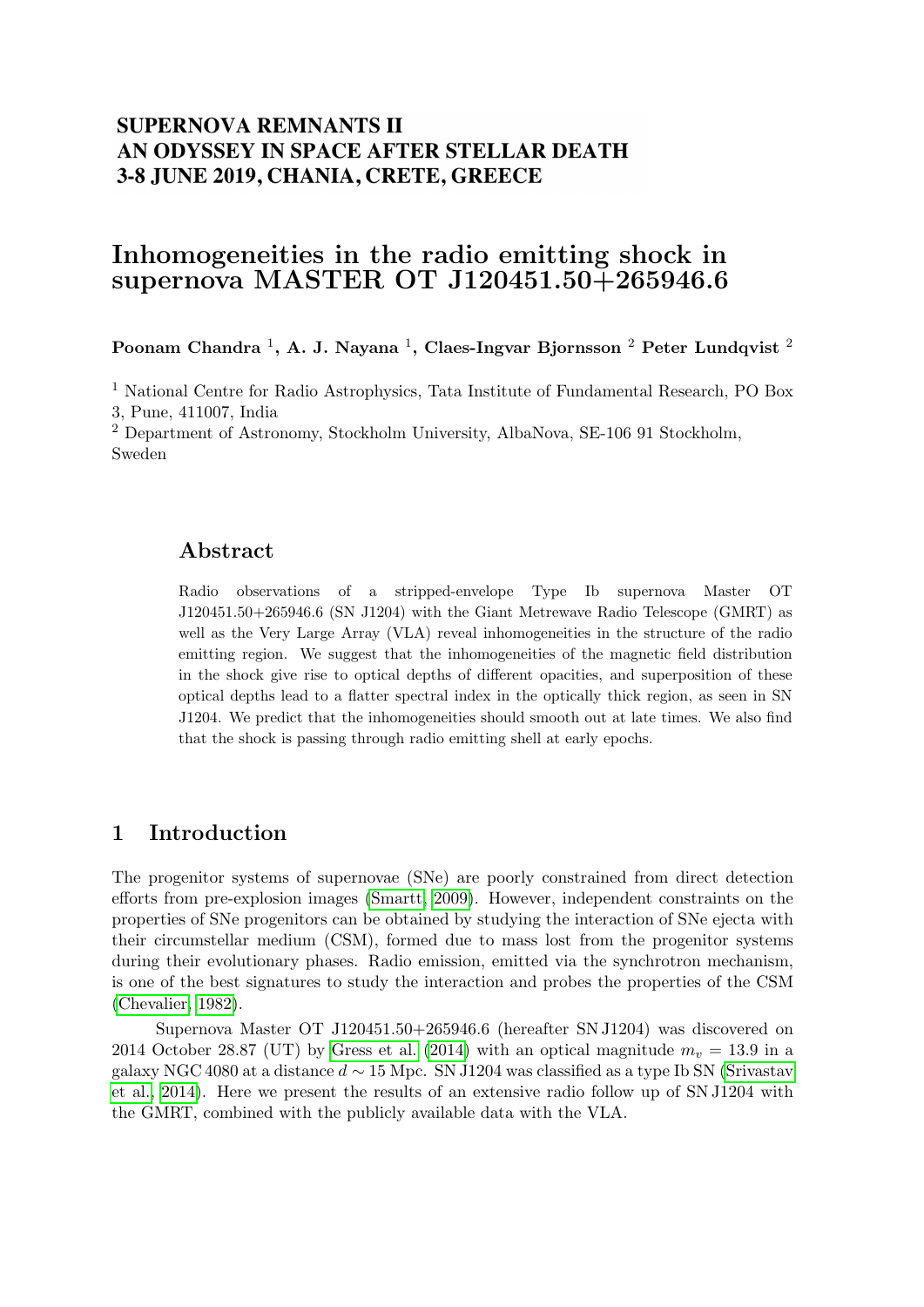

<span id="page-1-0"></span>Figure 1: Light curves of SN J1204 at GMRT and VLA frequencies (left panel). All GMRT data points are represented using circle symbols and all VLA data points are represented using diamond symbols. In the right panel, we plot the spectral index evolution between 1390 and 610 MHz (blue diamonds) and between 610 and 325 MHz bands (orange squares).

### 2 Observations and results

The GMRT observations cover a period for about 3 years in the frequency bands of 1390, 610 and 325 MHz. We also use publicly available archival VLA data for SN J1204 at five epochs from 2014 October 31 to 2015 July 31 spanning a frequency range of 1–24 GHz. In Fig. [1,](#page-1-0) we plot all the radio data from 0.33 GHz to 24.5 GHz frequency bands covering the epochs ∼35 days till ∼1158 days. The data are optically thin at frequencies higher than 2.53 GHz onwards,. We also investigate spectral indices in the optically thick phase, which are mainly at the GMRT frequencies. We notice that during the first three epochs, the spectral indices are  $\alpha(1390/610) \sim 1.4$ , much flatter than the spectral index 2.5 expected in the SSA model or steeper value in the FFA model (Fig. [1\)](#page-1-0).

Neither the free-free absorption (FFA) nor the synchrotron self-absorption (SSA) models provide a good fit to the radio data of SN J 1204. The low frequency light curves show flattening at the early epochs in the optically thick phase. Björnsson  $(2013)$  and Björnsson [& Keshavarzi](#page-2-5) [\(2017\)](#page-2-5) have explained the flatter optically thick evolution of the radio spectra in terms of inhomogeneities in the radio emitting region caused by the variations in the distribution of magnetic fields and relativistic electrons. We developed an analytical inhomogeneous model based on their work and find that the radio data are best represented by an inhomogeneous model (Fig. [2\)](#page-2-6) and [\(Chandra et al., 2019\)](#page-2-7)).

The radio data indicate presence of a dense circumstellar shell at early epochs, suggesting peculiar mass-loss event a few decades before the explosion [\(Chandra et al., 2019\)](#page-2-7).

## 3 Conclusions

Radio observations of SN J1204 up to around 1200 days reveal inhomogeneities in the radio emitting region, which is responsible for the flattening of the optically thick spectral index to